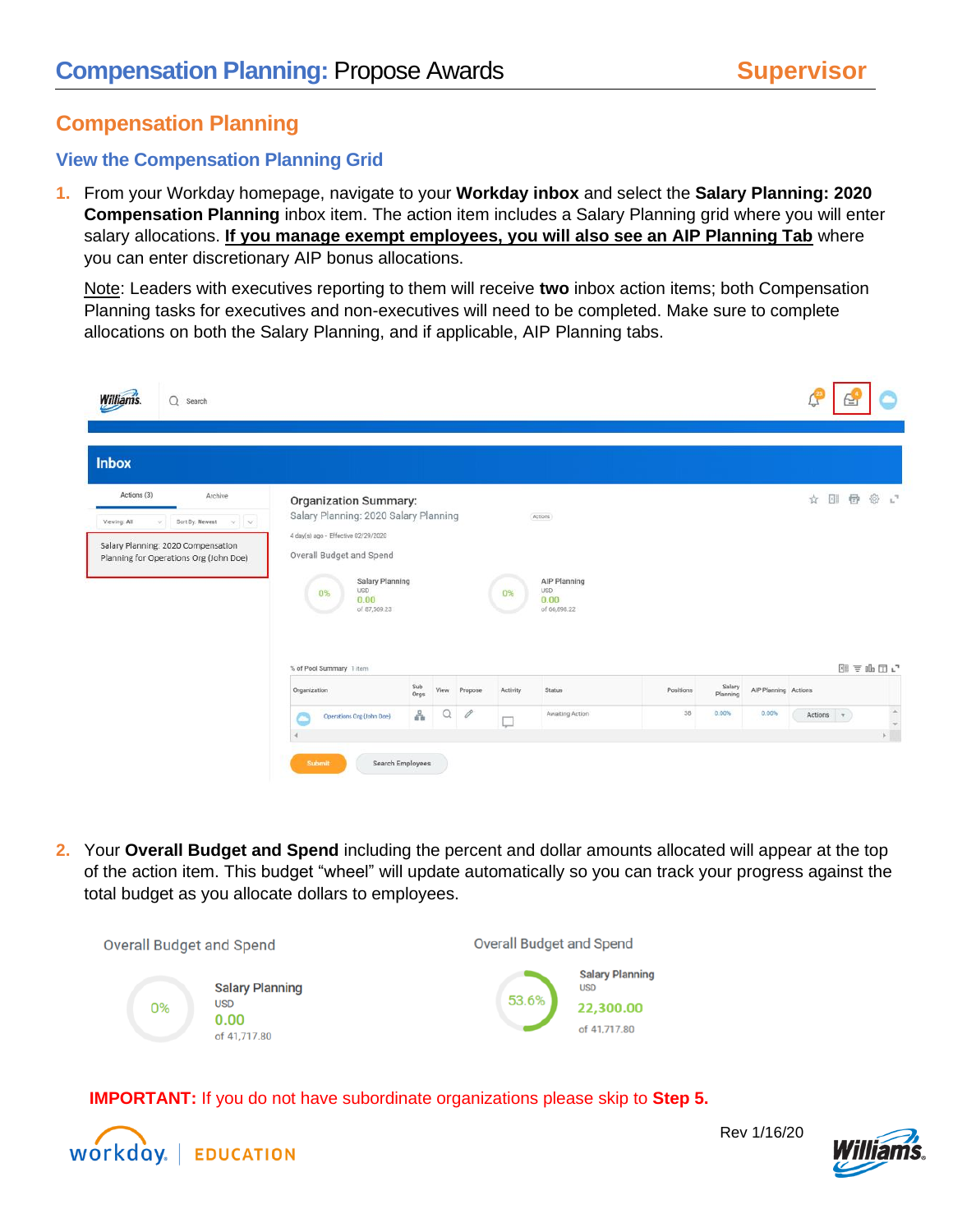- **3.** If you have subordinate organizations, you will have the following options to view your organization or begin making allocations:
	- **Sub Orgs** Allows you to view and drill into all subordinate organizations, but you can only view one subordinate organization's grid at a time.
	- **View** or **Search Employees** Allows you to view specific employee data and filter it in various ways. In this method, you can view multiple employees across different organizations by a certain commonality (filter by job title, ladder level, manager, performance rating, etc.). Please note that you can only view 500 employees at a time.
	- **Propose** Allows you to enter salary increases, and if applicable, AIP allocations for your direct reports.

| % of Pool Summary 1 item            |                         |             |                |  |
|-------------------------------------|-------------------------|-------------|----------------|--|
| <b>Organization</b>                 | Sub<br>Orgs             | <b>View</b> | <b>Propose</b> |  |
| <b>Operations Org (John</b><br>Doe) |                         |             |                |  |
| <b>Submit</b>                       | <b>Search Employees</b> |             |                |  |

**4.** Select the pencil icon under **Propose** to begin making allocations for your direct reports.

| % of Pool Summary 1 item            |                         |             |                |
|-------------------------------------|-------------------------|-------------|----------------|
| Organization                        | Sub<br><b>Orgs</b>      | <b>View</b> | <b>Propose</b> |
| <b>Operations Org</b><br>(John Doe) |                         |             |                |
| <b>Submit</b>                       | <b>Search Employees</b> |             |                |

### **Navigate the Salary Planning and AIP Planning Tabs**

**5.** Adjust gridlines by hovering between columns and dragging the column. The Salary Planning and AIP Planning grids can also be dowloaded as an Excel document using the Excel Workbook icon at the top of the page.

|                               |                          |                   |                                                        |                           |             |                                                  |                    |                                   | 图言咖里口                         |                           |  |  |
|-------------------------------|--------------------------|-------------------|--------------------------------------------------------|---------------------------|-------------|--------------------------------------------------|--------------------|-----------------------------------|-------------------------------|---------------------------|--|--|
| 10 items<br>2010/02/20        |                          |                   |                                                        |                           |             | <b>Salary Planning</b><br>AIP Planning           |                    |                                   |                               |                           |  |  |
| ~Employee~                    | Job Title                | Current<br>Rating | <b>Frior Year</b><br>Performance Ferformance<br>Fating | Warnings<br>and<br>Errors |             | Current Base Current / New<br>Salary Compa-Ratio | New Base<br>Salary | Salary<br>Planning<br>Budget<br>% | Salary Planning<br>Increase % | Salary Planning<br>Amount |  |  |
| Employee Name   ID<br>#000455 | Operations Technician II | 3.8               | AA                                                     |                           | \$61,000.00 | $0.921 - 0.921$                                  | \$61,000.00        | 3.25%                             | 0.00%                         | 0.00                      |  |  |



Rev 1/16/20

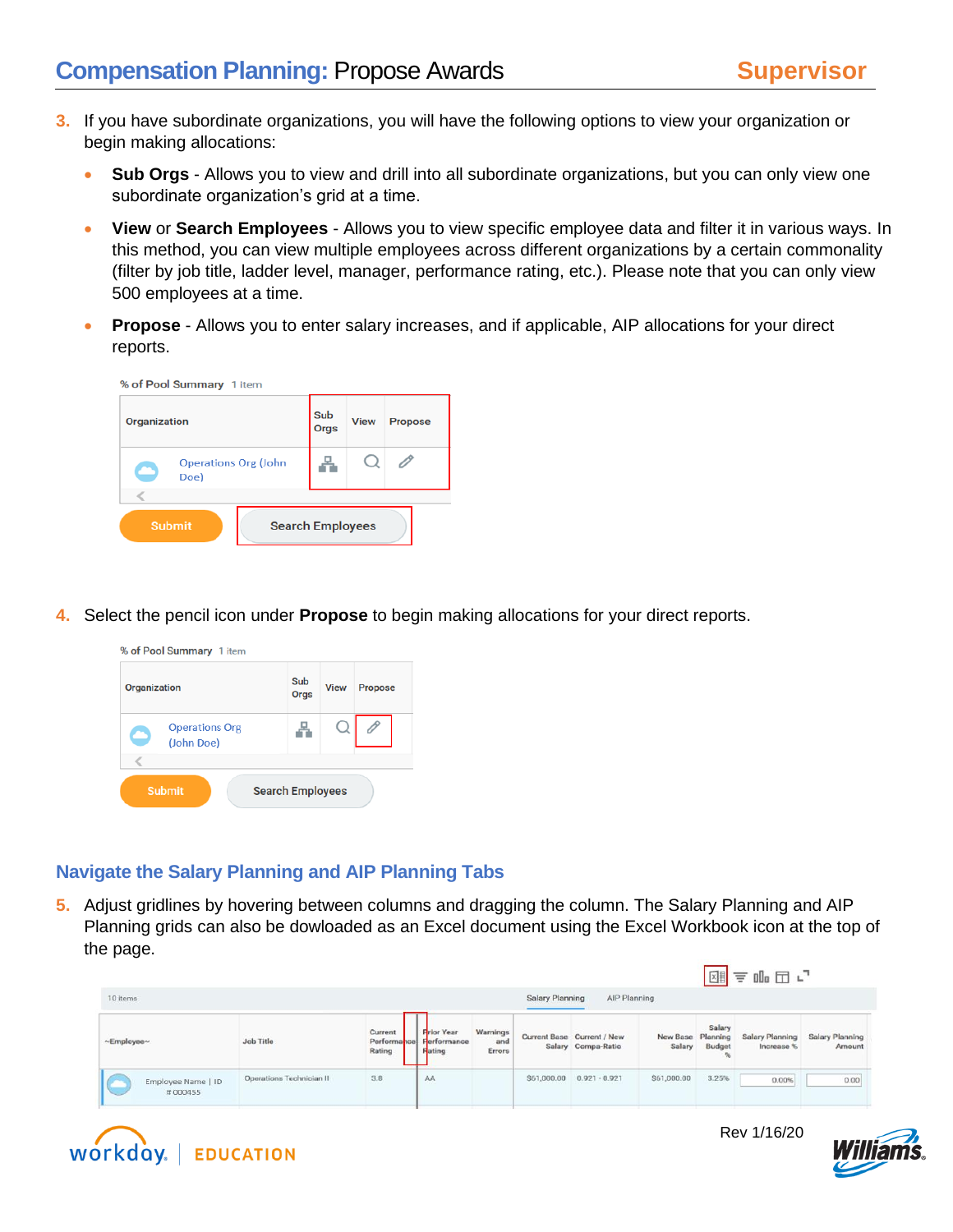**6.** To filter data or sort by column, click on the column header and use the drop-down options to adjust. Note: The option to filter or sort on employee name is not available in the current Workday release.

| $\sim$ Employee $\sim$ |                                | Current<br>Performance<br>Rating | <b>Prior Year</b><br>Performance<br>Rating | Warnings<br>and<br>Errors         | Job Title | J      |             | Current Base Current / New<br>Salary Compa-Ratio | New Base<br>Salary | Salary<br>Planning<br>Budget<br>% |
|------------------------|--------------------------------|----------------------------------|--------------------------------------------|-----------------------------------|-----------|--------|-------------|--------------------------------------------------|--------------------|-----------------------------------|
|                        | Employee Name   ID#<br>000456  | 4.0                              | 个<br>◡                                     | Sort Ascending<br>Sort Descending |           | an III | \$78,500.00 | $0.980 - 0.980$                                  | \$78,500.00        | 3.25%                             |
|                        | Employee Name   ID#<br>000457  | 3.0                              | Filter Condition *                         |                                   |           | an III | \$84,959.36 | $1.061 - 1.061$                                  | \$84,959.36        | 2.75%                             |
|                        | Employee Name   ID#<br>000458  | 3.0                              | is<br>Value $\star$                        |                                   | ▼         | an II  | \$60,944.45 | $0.921 - 0.921$                                  | \$60,944.45        | 2.75%                             |
|                        | Employee Name   ID#<br>000459  | 3.1                              |                                            |                                   | $\equiv$  | an II  | \$58,385.85 | $0.882 - 0.882$                                  | \$58,385.85        | 3.25%                             |
|                        | Employee Name   ID #<br>000460 | 3.5                              | <b>Filter</b>                              |                                   |           | an II  | \$66,904.13 | $1.011 - 1.011$                                  | \$66,904.13        | 3.25%                             |

**7.** You can view additional information for each employee by selecting the row of the employee you want to view. A **smart panel** will appear at the far right and displays important compensation and role information to help you with making salary increase, and if applicable, AIP recommendations.



### **Allocate Budget Dollars**

**8.** To enter salary increases, enter a dollar amount in the **Salary Planning Amount** column **OR** enter a percent increase in the **Salary Planning Increase %** column. Recommendations should be made for all your direct reports.

Note: Second level managers will review and approve allocations for indirect reports during Step 11.



Rev 1/16/20

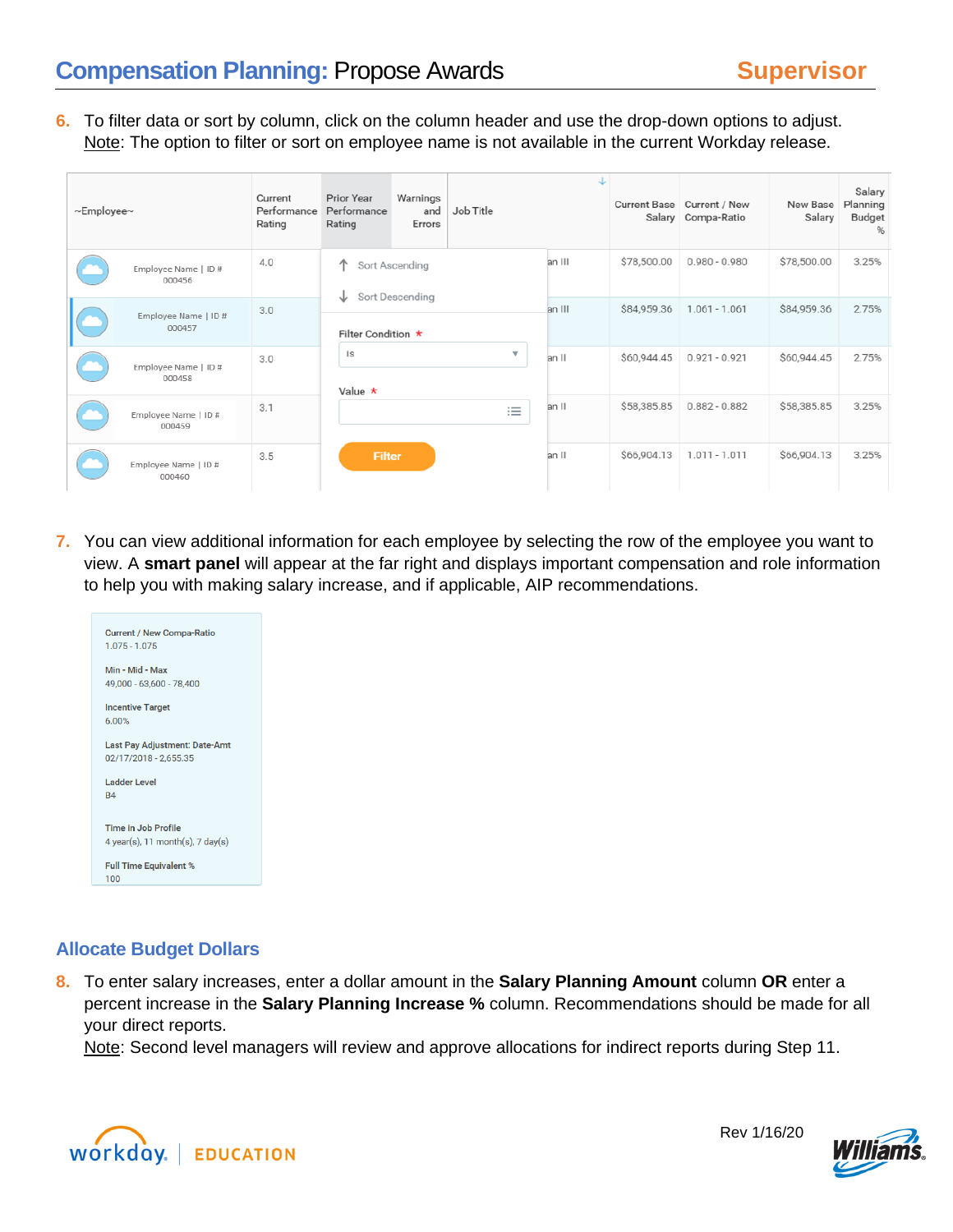| $\sim$ Employee $\sim$ |                                | <b>Job Title</b>         | <b>Current</b><br>Performance<br>Rating | <b>Prior Year</b><br>Performance<br>Rating | Warnings<br>and<br><b>Errors</b> | <b>Current Base Current / New</b><br>Salary Compa-Ratio | <b>New Base</b><br><b>Salary</b> | <b>Salary</b><br>Planning<br><b>Budget</b> | <b>Salary Planning</b><br>Increase % | Salary Planning<br>Amount |
|------------------------|--------------------------------|--------------------------|-----------------------------------------|--------------------------------------------|----------------------------------|---------------------------------------------------------|----------------------------------|--------------------------------------------|--------------------------------------|---------------------------|
|                        | Employee Name   ID#<br>000461  | Operations Technician II | 3.8                                     | AA                                         |                                  | \$61,000.00  0.921 - 0.921                              | \$61,000.00                      | 3.25%                                      | 3.25                                 | 0.00                      |
|                        | Employee Name   ID #<br>000462 | Operations Technician II | 3.3                                     | AA                                         |                                  | \$64,333.82  0.972 - 0.972                              | \$64,333.82                      | 2.75%                                      | 0.00%                                | 0.00                      |

**9.** If you also manage exempt employees, on the AIP Planning tab, enter a dollar amount in the **Total AIP Allocated \$** column.

| $\sim$ Employee $\sim$ |                                | Job Title                     | Current<br>Performance<br>Rating | Prior Year<br>Performance<br>Rating | Warnings<br>and<br>Errors | Target<br>% | <b>Business</b><br>Opportunity Performance Performance<br>% | Individual | <b>Total AIP</b><br>Funded \$ | <b>Total AIP</b><br>Allocated \$ |
|------------------------|--------------------------------|-------------------------------|----------------------------------|-------------------------------------|---------------------------|-------------|-------------------------------------------------------------|------------|-------------------------------|----------------------------------|
|                        | Employee Name   ID #<br>000463 | Supv Operations               | 3.4                              | AA                                  |                           | 15.0%       | 100.0%                                                      | 100%       | \$8,546.45                    | 0.00                             |
|                        | Employee Name   ID<br>#000464  | Asset Integrity Specialist Sr | 3.5                              | AA                                  |                           | 12.5%       | 100.0%                                                      | 105%       | \$5,645.14                    | 0.00                             |

**10.** Review any warning and/or error messages that appear in the **Warnings and Errors** column.

| ~Employee~                     | Job Title                | Current<br>Performance<br>Rating | <b>Prior Year</b><br>Performance<br>Rating | Warnings<br>and<br>Errors | New Base<br>Salary | Salary<br>Planning<br>Budget | Salary Planning<br>Increase % | Salary Planning<br>Amount | <b>Warnings and Errors</b>                                                                                                                                  |
|--------------------------------|--------------------------|----------------------------------|--------------------------------------------|---------------------------|--------------------|------------------------------|-------------------------------|---------------------------|-------------------------------------------------------------------------------------------------------------------------------------------------------------|
| Employee Name   ID #<br>000465 | Operations Technician II | 3.8                              | AA                                         |                           | \$59,780.00        | 3.25%                        | $(2.00\%)$                    | (1,220.00)                | ERROR: You have entered a negative<br>merit amount. Merit values must be<br>positive or \$0. Please review and<br>remove this negative merit<br>allocation. |
| Employee Name   ID<br>#000466  | Operations Technician II | 3.3                              | AA                                         |                           | \$64,333.82        | 2.75%                        | 0.00%                         | 0.00                      | WARNING: Employee has a salary<br>planning increase of \$0. Please review<br>to ensure this is correct.                                                     |

- **Warnings** Warnings **will not** prevent you from submitting your recommendations. Review the message to ensure the data entered is correct before proceeding.
- **Errors** Errors **will** prevent you from submitting your recommendations. Review the message and correct the error indicated.



**Note:** If you have not made any salary increase or AIP allocations yet, **default warning messages for \$0 allocations** will display for all employees until you begin making your entries.



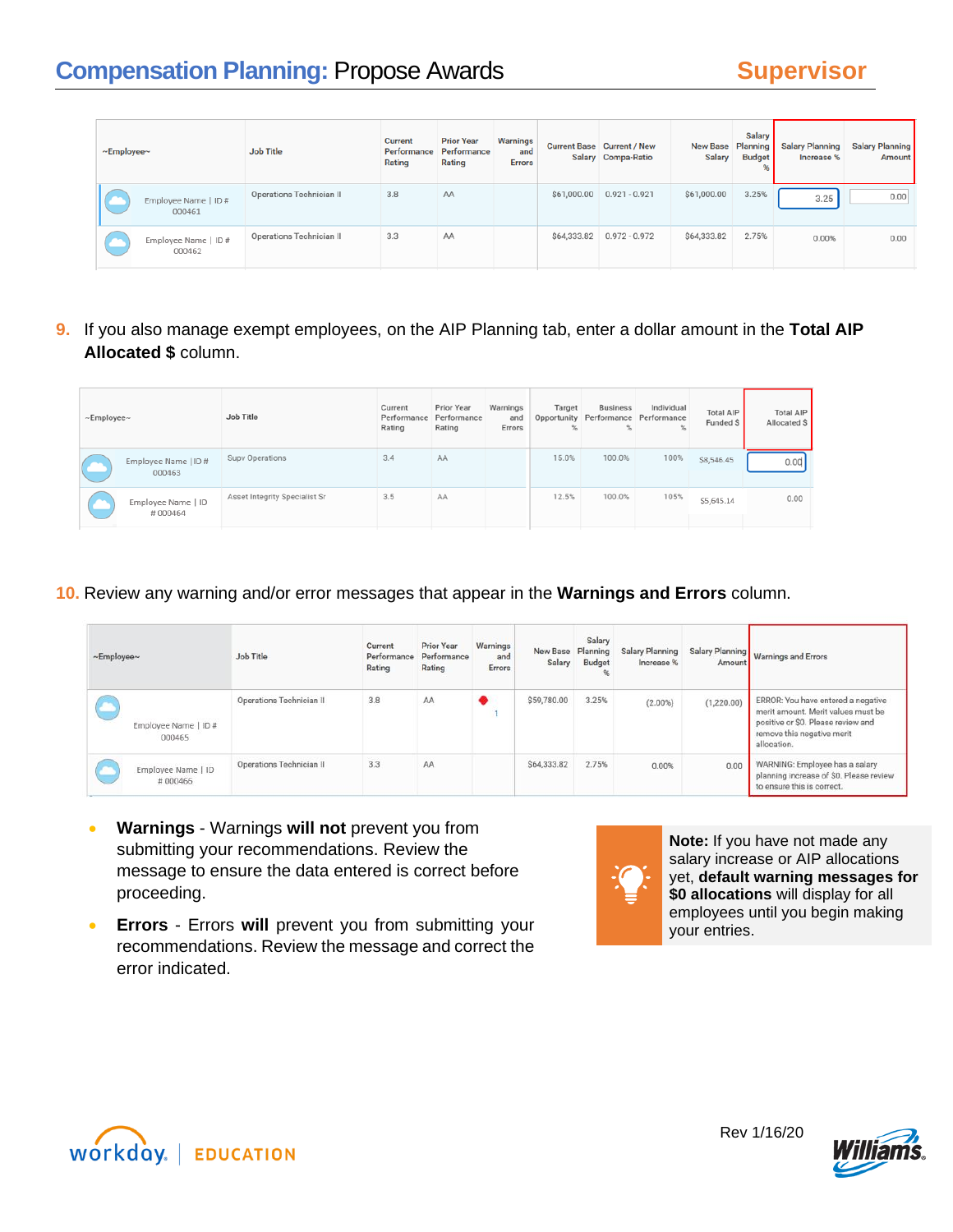**Overall Budget and Spend** 

**10.** Once you have entered all salary and, if applicable, AIP recommendations review all warnings and correct any errors. Click the **Submit** button. Your budget should not exceed 100% unless you have approval by your manager to do so.

|                            |                                  | of 20,912.52         |                           |                              |             |                                   |                               |          |                                     |
|----------------------------|----------------------------------|----------------------|---------------------------|------------------------------|-------------|-----------------------------------|-------------------------------|----------|-------------------------------------|
|                            |                                  |                      |                           |                              |             |                                   |                               |          |                                     |
| Job Title                  | Current<br>Performance<br>Rating | Prior Year<br>Rating | Warnings<br>and<br>Errors | Current / New<br>Compa-Ratio | Salary      | Salary<br>Planning<br>Budget<br>% | Salary Planning<br>Increase % | Amount   | Salary Planning Warnings and Errors |
| Operations Technician II   | 3.4                              | AAH                  |                           | $1.023 - 1.051$              | \$69,587.44 | 2.75%                             | 2.75%                         | 1,862.44 |                                     |
| Operations Technician Lead | 3.4                              | AA                   |                           | $0.886 - 0.915$              | \$88,839.58 | 3.25%                             | 3.25%                         | 2,796.40 |                                     |
|                            |                                  | 100%                 |                           | 20,912.52<br>Performance     |             | <b>Salary Planning</b>            | AIP Planning<br>New Base      |          |                                     |

**11.** If you have subordinate organizations, first select **Continue** at the bottom of the screen.

| ~Employee~ |                                          | Job Title                | Current<br>Performance<br>Rating | Prior Year<br>Performance<br>Rating | Warnings<br>and<br>Errors |             | Current Base Current / New<br>Salary Compa-Ratio | New Base<br>Salary | Salary<br>Planning<br><b>Budget</b><br>96 | Salar                   |
|------------|------------------------------------------|--------------------------|----------------------------------|-------------------------------------|---------------------------|-------------|--------------------------------------------------|--------------------|-------------------------------------------|-------------------------|
|            | Employee Name   ID                       | Operations Technician II | 3.4                              | AA                                  |                           | \$61,655.00 | $0.931 - 0.931$                                  | \$61,655.00        | 2.75%                                     | $\widehat{\phantom{a}}$ |
|            | #000469<br>Employee Name   ID<br>#000470 | Operations Technician I  | 3.0                              | AA                                  |                           | \$53,173.75 | $0.883 - 0.883$                                  | \$53,173.75        | 3.25%                                     |                         |
|            | Employee Name   ID#<br>000471            | Operations Technician II | 3.0                              | AA                                  |                           | \$57,500.00 | $0.869 - 0.869$                                  | \$57,500.00        | 3.25%                                     |                         |
|            | Employee Name   ID<br>#000472            | Operations Technician I  | 3.0                              |                                     |                           | \$51,500.00 | $0.855 - 0.855$                                  | \$51,500.00        | 0.00%                                     |                         |
|            | Employee Name   ID<br>#000473            | Operations Technician II | 3.4                              | AA                                  |                           | \$58,410.00 | $0.882 - 0.882$                                  | \$58,410.00        | 3.25%                                     |                         |
|            | Employee Name   ID<br>#000474            | Operations Technician II | 2.7                              | AA                                  |                           | \$58,410.00 | $0.882 - 0.882$                                  | \$58,410.00        | 3.25%                                     |                         |
|            | Employee Name   ID<br>#000475            | Operations Technician II | 3.4                              | AA                                  |                           | \$67,404.24 | $1.018 - 1.018$                                  | \$67,404.24        | 2.75%                                     |                         |
|            |                                          |                          |                                  |                                     |                           | $>$ <       |                                                  |                    |                                           |                         |





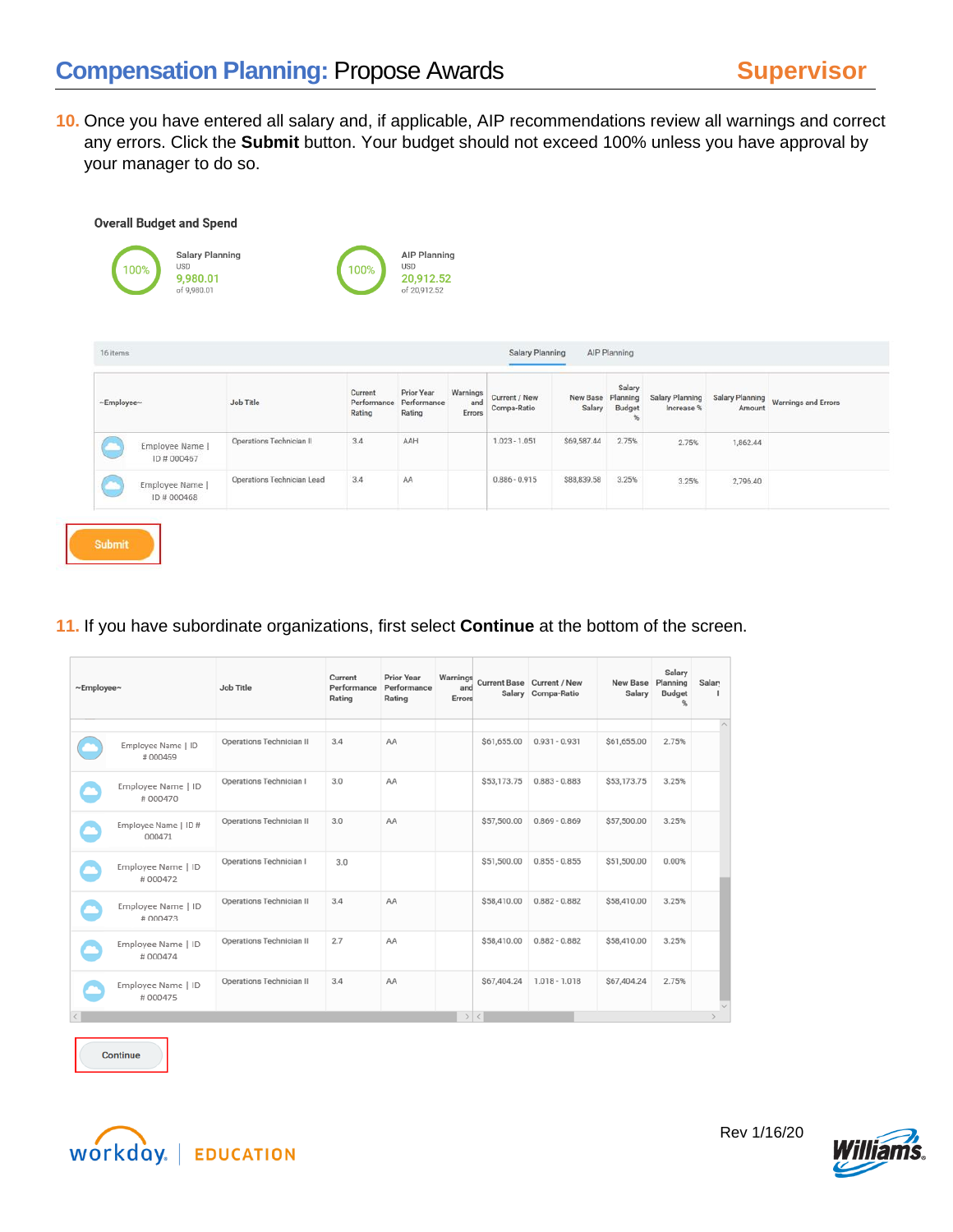**12.** Select **Submit** on the next page to submit for your overall organization.

**IMPORTANT:** If you have supervisors reporting to you, you will have to wait until their subordinate organization's Salary Planning, and if applicable, AIP Planning grids have been submitted before you can submit your overall organization.

| Organization                             | Sub Orgs | View | Propose |
|------------------------------------------|----------|------|---------|
| Operations Org (John Doe)                | ă        |      |         |
| K                                        |          |      |         |
| <b>Search Employees</b><br><b>Submit</b> |          |      |         |

#### **Complete on Behalf (managers with subordinate organizations only)**

If there are supervisors reporting to you that are not available during the Compensation Planning Process, you can enter salary, and if applicable, AIP recommendations for their organization via the **Complete on Behalf** functionality.

**1.** Select **Sub Orgs** on the main screen of your inbox action item for the manager's organization you wish to plan for.

| % of Pool Summary 1 item |                                     |             |             |         |  |  |  |  |
|--------------------------|-------------------------------------|-------------|-------------|---------|--|--|--|--|
| Organization             |                                     | Sub<br>Orgs | <b>View</b> | Propose |  |  |  |  |
|                          | <b>Operations Org (John</b><br>Doe) |             |             |         |  |  |  |  |
|                          |                                     |             |             |         |  |  |  |  |

Note: If at any time you need to go back to the top-level organization, you can select the back button in your browser or select **Return to Top Level** at the bottom of the screen.



**2.** Select the **Actions** drop-down from the **Actions Column** of the subordinate organization you would like to allocate or edit salary increases, and if applicable, AIP recommendations for.

| Organization                     | View       | Activity | Status          | Positions | Salary<br>Planning | AIP Planning Actions |         |
|----------------------------------|------------|----------|-----------------|-----------|--------------------|----------------------|---------|
| <b>Operations Org (John Doe)</b> |            |          | Awaiting Action |           | 0.00%              | 0.00%                | Actions |
| Operations Org - 2 (John Doe)    | $\tilde{}$ |          | Awaiting Action | 10        | 0.00%              |                      | Actions |



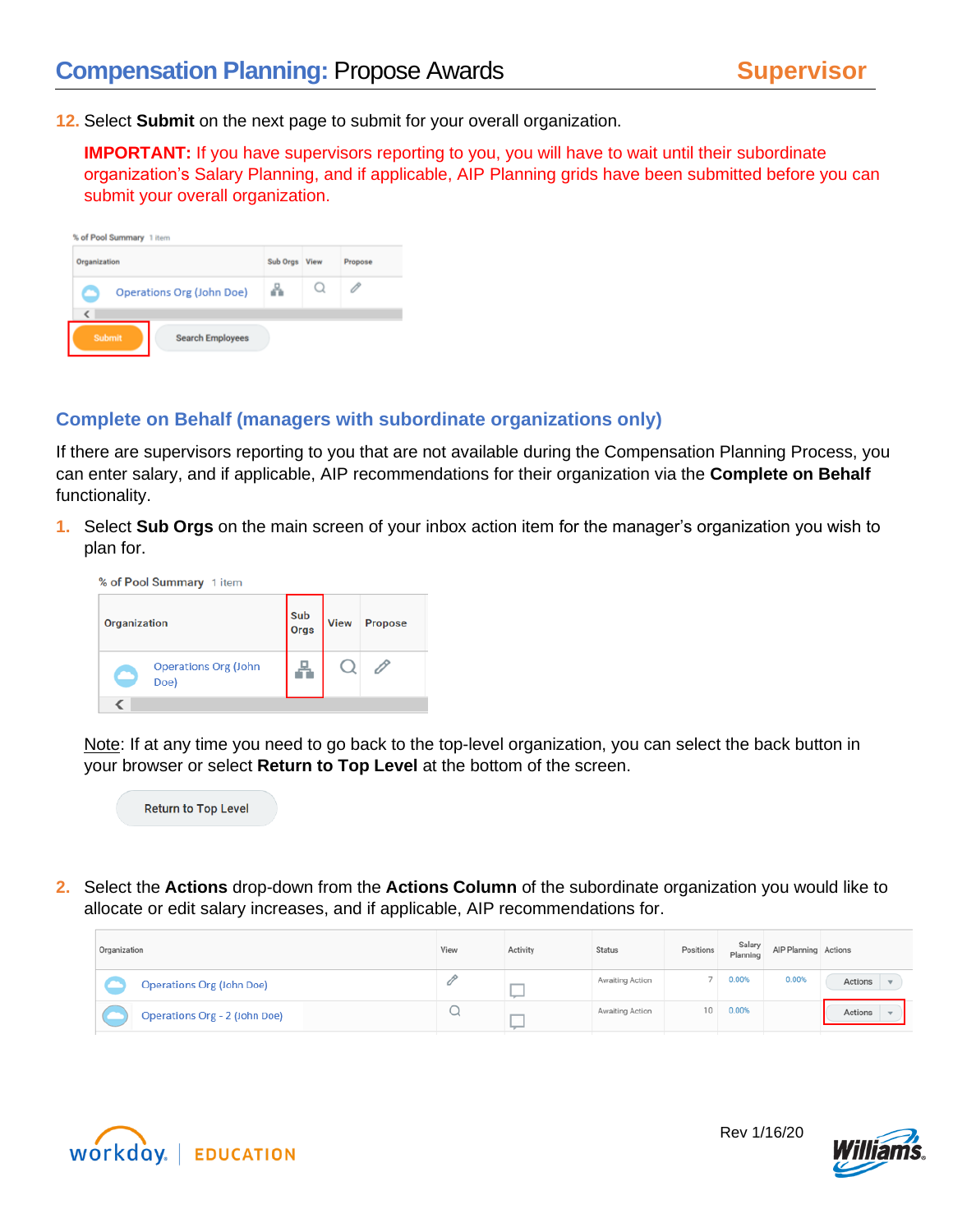**3.** Select **Complete on Behalf** from the drop-down menu.

| Organization |                                        | View | Activity | Status          | Positions      | Salary<br>Planning | AIP Planning Actions |                                               |
|--------------|----------------------------------------|------|----------|-----------------|----------------|--------------------|----------------------|-----------------------------------------------|
|              | <b>Operations Org (John Doe)</b>       | 0    |          | Awaiting Action | $\overline{7}$ | 0.00%              | 0.00%                | Actions<br>$\overline{\phantom{a}}$           |
|              | <b>Operations Org -2 (James Smith)</b> | Q    | _        | Awaiting Action | 10             | 0.00%              |                      | Actions                                       |
|              | Operations Org -3 (Ryan Doe)           | u    |          | Awaiting Action | 12             | 0.00%              |                      | <b>View All Employees</b><br>Search Employees |
|              | <b>Operations Org -4 (Paul Doe)</b>    | u    |          | Awaiting Action | 9              | 0.00%              |                      | Complete on Behalf                            |

**4.** Review the **Important Information** message, then select the check box next to **Confirm** and provide a brief description in the **Comment** section. Select **Complete on Behalf**.

| Organization                              |                          | Planner                                                                                                          | <b>Status</b>          | <b>Employees</b> |  |  |
|-------------------------------------------|--------------------------|------------------------------------------------------------------------------------------------------------------|------------------------|------------------|--|--|
| <b>Operations Org -2 (James</b><br>Smith) |                          | James Smith                                                                                                      | <b>Awaiting Action</b> |                  |  |  |
| $\overline{\phantom{a}}$                  |                          |                                                                                                                  |                        | $\rightarrow$    |  |  |
|                                           | organization.            | will be locked out as a consequence. After this action, I can only send back to the planner(s) directly below my |                        |                  |  |  |
|                                           |                          |                                                                                                                  |                        |                  |  |  |
|                                           | $\star \backsim$         |                                                                                                                  |                        |                  |  |  |
|                                           | Write comment<br>$\star$ |                                                                                                                  |                        |                  |  |  |
| Confirm<br>Comment                        |                          |                                                                                                                  |                        |                  |  |  |
|                                           |                          |                                                                                                                  |                        |                  |  |  |
|                                           |                          |                                                                                                                  |                        |                  |  |  |

- **5.** Select **Done** on the next screen.
- **6.** A **pencil icon** will now display instead of a magnifying glass in the **View** column. **Manually Advanced** will also display in the **Status** column. These indicate that you can now make edits to that subordinate organization's salary, and if applicable, AIP planning grids.

| Organization                           | View | Activity | <b>Status</b>        | Positions | Errors | Salary Planning | AIP<br>Planning | Actions |
|----------------------------------------|------|----------|----------------------|-----------|--------|-----------------|-----------------|---------|
| <b>Operations Org (John Doe)</b>       |      |          | Awaiting Action      |           |        | 0.00%           | 0.00%           | Actions |
| <b>Operations Org -2 (James Smith)</b> | 0    | $=$      | Manually<br>Advanced | 10        | 10     | 0.00%           |                 | Actions |

**7.** To begin making allocations select the **pencil icon** under the view column.